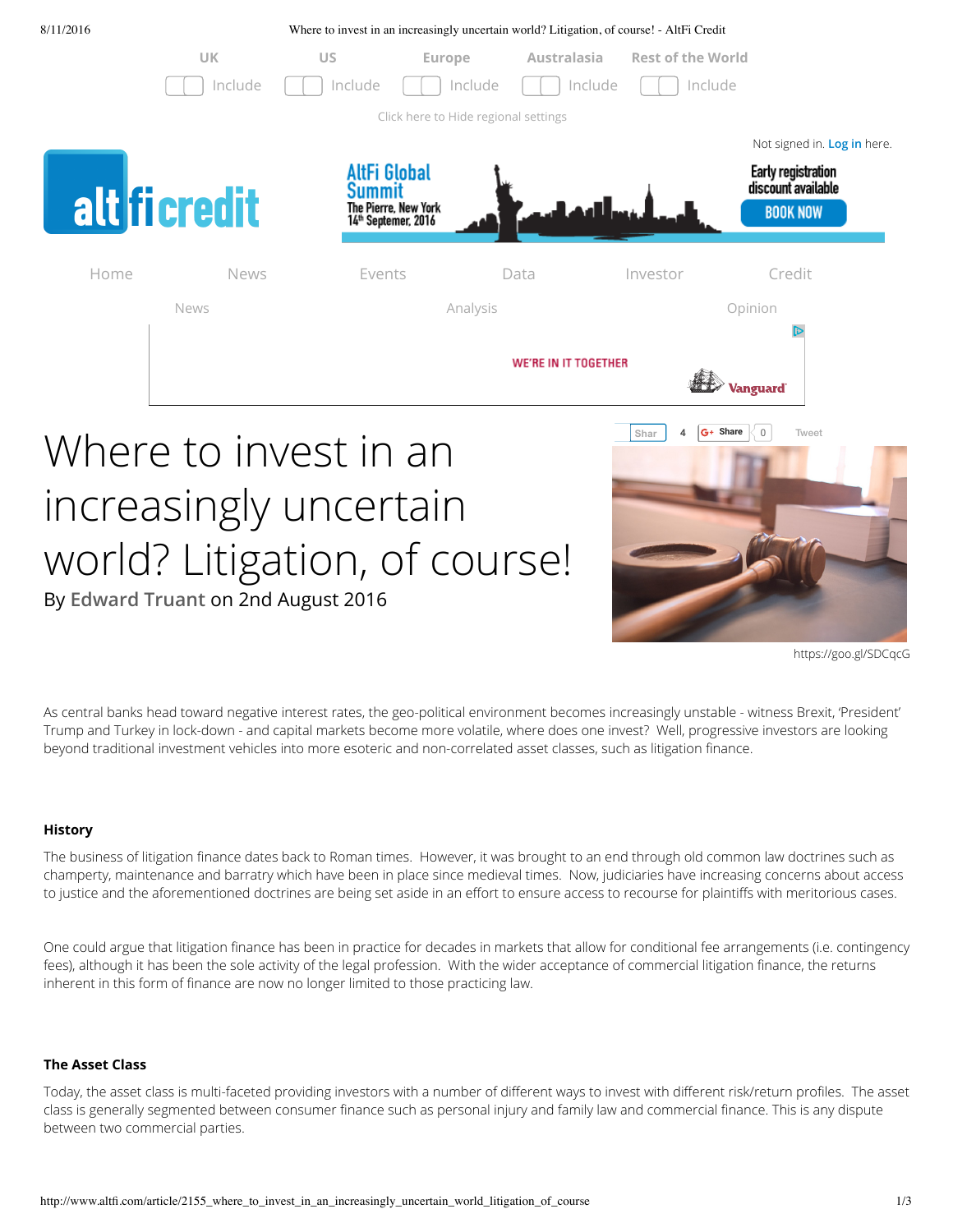#### 8/11/2016

#### Where to invest in an increasingly uncertain world? Litigation, of course! - AltFi Credit

The asset class further segments between law firm loans, individual litigation loans, settlement/award factoring, litigation equity investments and derivatives thereof. There are also credit-type opportunities that derive from litigation but don't have associated litigation risk, which provide investors with different risk/reward outcomes.

#### The "why"

The real benefit of commercial litigation finance lies in the fact that it provides financing to corporations to allow them to effectively 'level the playing field' such that both plaintiff and defendant are equally armed in terms of financing. The result is that settlement discussions ensue more often than not and meritorious plaintiffs prevail.

The commercial litigation finance market has also started to evolve to include not only financing 'David vs. Goliath' cases, but has recently taken the form of off balance sheet financing for large corporations and investments in a law firm's contingent case portfolio to allow them to de-risk their portfolio by giving them the financial capacity to assume more cases.

#### **Growing Demand, Growing Supply**

The litigation finance market is in the early stage o ts l ycle and is exper encing rowth in both demand and supply. A w publicly listed litigation finance corporations have grown significantly since listing. However, the bulk of investing capital originates om private litigation finance managers dedicated exclusively to the sector (i.e. specialist private equity firms). Many market participants describe the market as inefficient, which is one o th reasons why it is an increasingly attractive asset class.

#### **Increasing Litigation?**

In the United States the detractors o the business, mainly the US Chamber o Commerce, suggest that litigation finance would give rise to many ivolous cases being pursued, resulting in clogging up already back-logged court systems and a net drag on gross domestic product. Given that the US Chamber o Commerce is a lobby group financially supported by large corporations, you can quickly see the inherent conflict.

The litigation finance industry's response to these claims is that nothing can be rther om the truth. Litigation finance is a third party to a case that is seeking to put real money solely behind meritorious claims that they believe will result in a "win". I litigation finance companies started investing in cases without merit, they would soon be out o business, which explains why so few cases get financed.

#### **Litigation - the 'Ick' Factor**

Actually, no. In terms o social responsibility, there are w sset classes that actually contribute to improving corporate behaviour. One o the reasons there is so much litigation applicable r litigation finance is a preponderance o ad corporate behaviour. Bad corporate be aviour stems om the ct that decision m kers un erstand the financial and legal leverage they have over their smaller counterparts and use this asymmetrical relationship to their financial advantage with Il knowledge that the harmed party has a low probability of seeking justice.

What if there was an asset class, the very existence o w ic would stop corporate executives in their tracks and make them think twice about the decisions they are about to make. This is exactly what litigation finance achieves. Accordingly, investors in the asset class can boast that they are contributing to an asset class that has the power to change corporate behaviour for the better.

#### **The Business Model**

The business model is relatively straight forward. The litigation manager, after reviewing the merits of the case (often assisted by a law firm working on a contingent fee arrangement which has conducted its own due diligence), determines whether and on what terms it wants to provide a commitment to fund the plaintiff and then enters into a funding contract to codify the arrangement.

Each funding contract is bespoke and specific to the circumstances, but generally involves an allocation of the damages that are either derived from a settlement (in the majority of cases) or a court award among the plaintiff, the litigation financier and the contingent law firm. http://www.altfi.com/article/2155\_where\_to\_invest\_in\_an\_increasingly\_uncertain\_world\_litigation\_of\_course  $2/3$